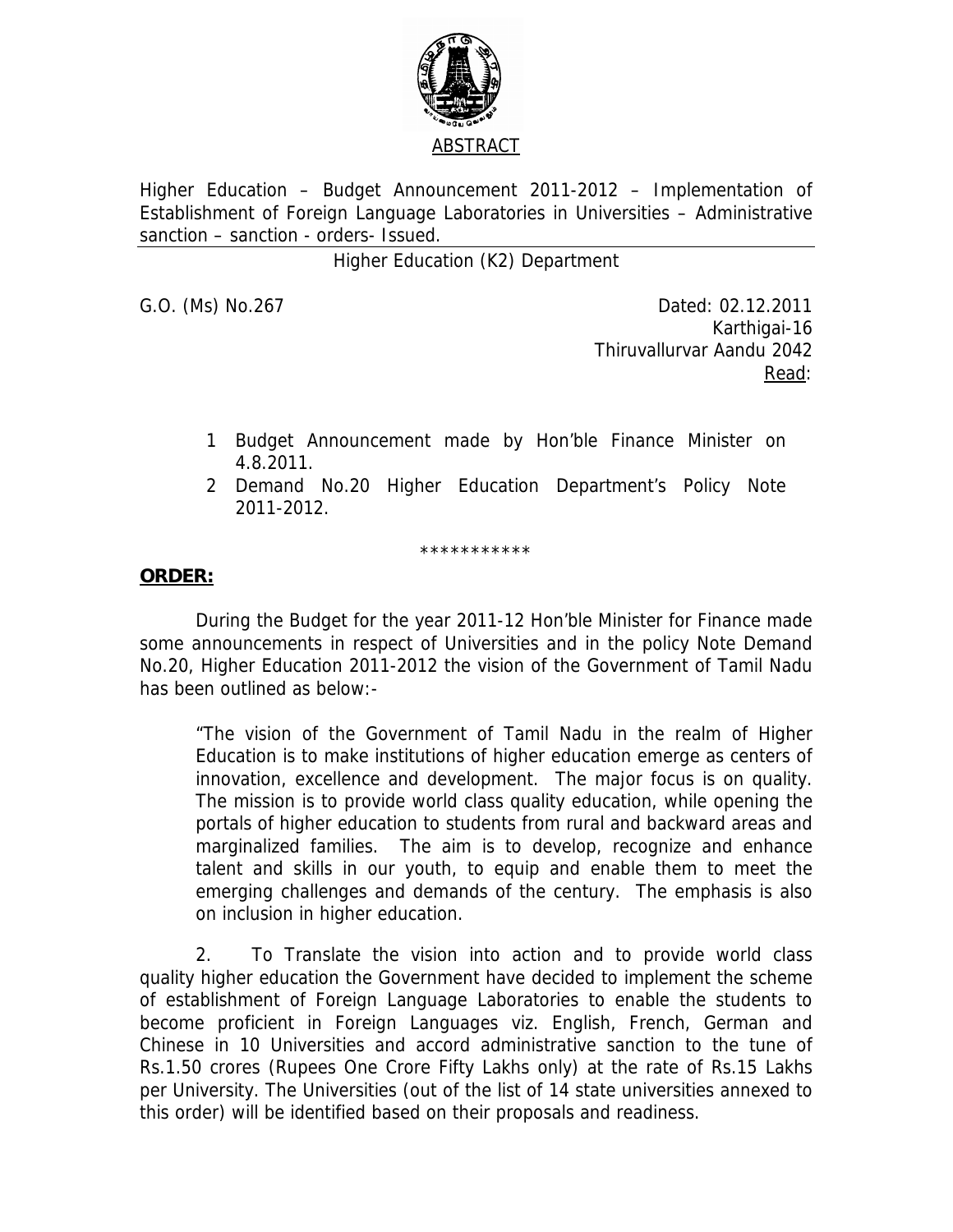3. The financial sanction will be accorded separately as and when the university is selected.

4. The expenditure on the above said scheme shall be met within the appropriation in RBE 2011-12 under head of account of the university concerned. However, the above scheme will be brought to the notice of the Legislature, by a specific inclusion in the Supplementary Estimates-2011-12.

 5. The Registrars of the universities shall submit proposals so as to implement the scheme "setting up of Foreign Language Laboratories" immediately after following the methods, procedures as necessitated.

 6. This order issues with the concurrence of Finance Department vide its U.O. No.296/DS (KM)/2011, dated 02.12.2011.

(By order of the Governor)

## R.KANNAN, PRINCIPAL SECRETARY TO GOVERNMENT.

To

The Director of Collegiate Education, Chennai-6. The Registrars of All Universities. (under the aegis of Higher Education Department) The Pay and Accounts Officer, Chennai-35. The Accountant General, Chennai-18. Copy to The Secretary to Chief Minister, Chennai-9. The Special P.A. to Minister (Higher Education), Chennai-9. The Finance (Edn.I/BG-I/BG.II/CMPC) Department, Chennai-9. The Higher Education (A) Department, Chennai-9. SF/SC.

// Forwarded by Order //

Section Officer.